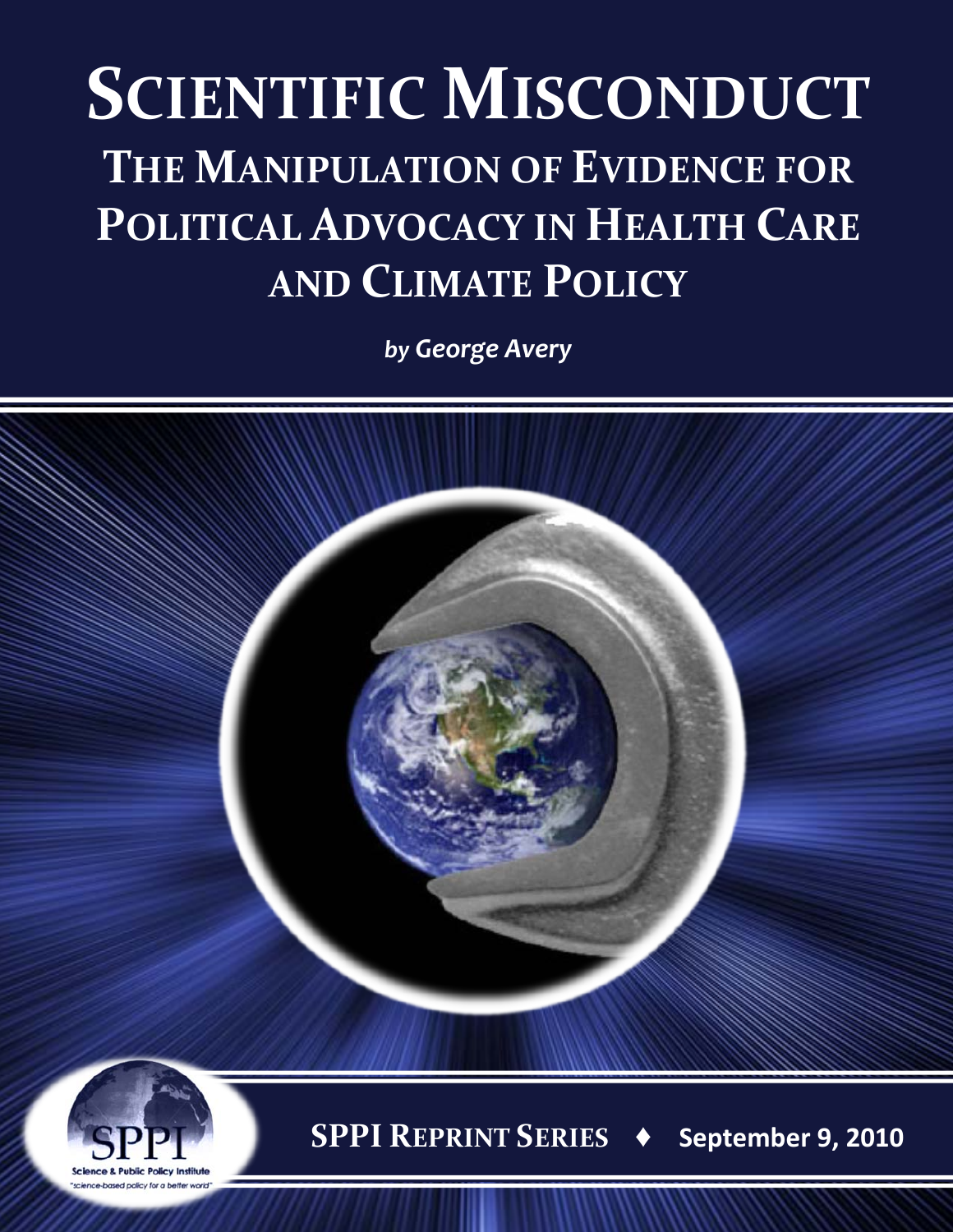## *Scientific Misconduct The Manipulation of Evidence for Political Advocacy in Health Care and Climate Policy*

**by George Avery**

**No. 117 February 8, 2010**

#### **Executive Summary**

Science is increasingly being manipulated by those who try to use it to justify political choices based on their ethical preferences and who are willing to suppress evidence of conflict between those preferences and the underlying reality. This problem is clearly seen in two policy domains, health care and climate policy.

In the area of climate policy, recent revelations of e-mails from the government-sponsored Climate Research Unit at the University of East Anglia reveal a pattern of data suppression, manipulation of results, and efforts to intimidate journal editors to suppress contradictory studies that indicate that scientific misconduct has been used intentionally to manipulate a social consensus to support the researchers' advocacy of addressing a problem that may or may not exist.

In health care policy, critics have long worried about the inordinate influence of pharmaceutical and medical device manufacturers on research to show the safety and viability of new products. Recent information, however, shows that government agencies may cause more problems in this area—a worrisome development considering that health care legislation recently passed by the United States Senate would allow federal agencies to punish organizations whose researchers publish results that conflict with what the agency feels is appropriate.

That bill allows the withholding of funding to an institution where a researcher publishes findings not "within the bounds of and entirely consistent with the evidence," a vague authorization that creates a tremendous tool that can be used to ensure self-censorship and conformity with bureaucratic preferences. As AcademyHealth notes, "Such language to restrict scientific freedom is unprecedented and likely unconstitutional."

*George Avery, PhD, MPA, is an assistant professor of public health in the Department of Health and Kinesiology and the Regenstrief Center for Health Care Engineering at Purdue University.*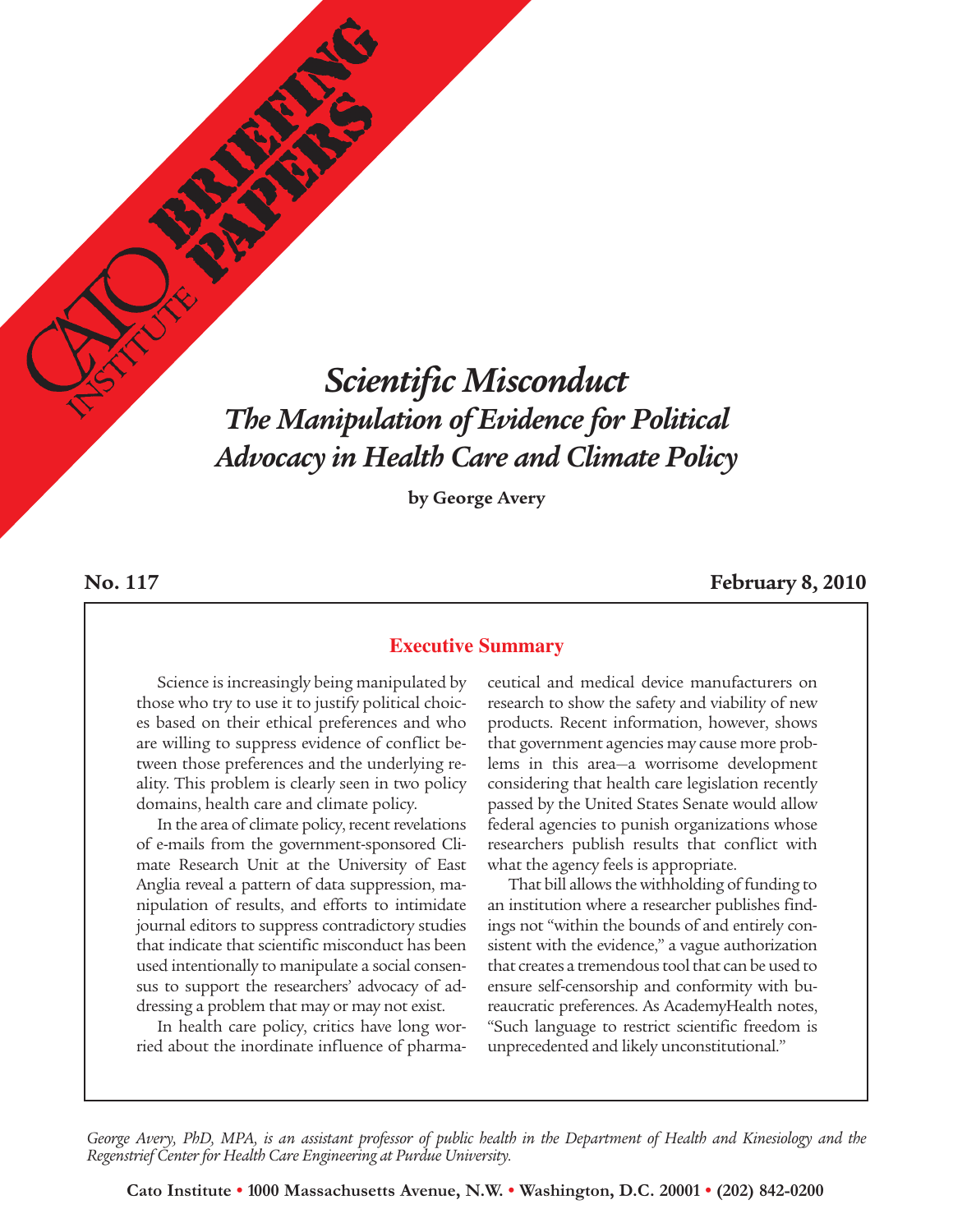**Recent information shows that government agencies may do more to manipulate research than private sponsors.**

### **Introduction**

A. J. Ayer argues that the scientific approach to knowledge is valuable to the extent that "one does not merely insist that factual inferences from one level to another are legitimate but seriously tries to meet arguments that show that they are not."<sup>1</sup> The development of knowledge, from the approach of science, involves repeated tests of principles we believe might be true, careful review of the results and the data used to generate them, and evaluation of the weight of evidence supporting and opposing these ideas. The knowledge used for rational economic and scientific decisionmaking, as Friedrich Hayek noted, "never exists in concentrated or integrated form but solely as dispersed bits of incomplete and frequently contradictory knowledge."<sup>2</sup> Aggregation and evaluation of this knowledge is the critical function of science.

Scientific knowledge is a valuable but incomplete tool for the development of public policy. Its strengths and weaknesses both lie in the fact that the scientific process is based on only one value, which is the integrity of the process of generating knowledge. Science can answer whether a relationship exists between two factors that can be manipulated to create a different result, but it cannot answer the questions of whether we ought to manipulate the relationship. The question of "ought" is not a matter of epistemology, but rather a decision of ethics and moral values, questions better settled by political debate that elucidates and develops a consensus of society on whether a course of action is in society's best interest. Science can inform that process by providing an objective evaluation of the underlying reality, but it cannot replace consideration of moral values. Likewise, moral and ethical decisions made without reference to the underlying objective reality are severely handicapped.

Increasingly, however, science is being manipulated by those who try to use it to justify political choices based on their ethical preferences, and who are willing to act to suppress evidence of conflict between those preferences and the underlying reality. By undermining the processes of science through the selective inclusion or exclusion of data and arguments, advocates seek to frame a reality consistent with their personal ethical and moral framework that serves to persuade the polity that their preferred course of action is correct. This problem is not unique to government. Law professor Holly Doremus notes that scientists can move from "skeptical evaluation" into advocacy due to "employment by an entity with a financial stake" in a particular outcome and "other sorts of strong policy preferences."3 This blurs the differences between scientific and policy debates, limits the role of science in policymaking, and, in the words of climate scientist Roger Pielke, turns scientists into "leading members of advocacy campaigns."4

This problem is clearly seen in two policy domains, health care and climate policy. In the area of health care, critics have long worried about the inordinate influence of pharmaceutical and medical device manufacturers on research to show the safety and viability of new products. Recent information, however, shows that government agencies may cause more problems in this area—a worrisome development considering that legislation recently passed by the United States Senate would allow federal agencies to punish organizations whose researchers publish results that conflict with what the agency feels is appropriate. In climate policy, recent revelations of e-mails from the government-sponsored Climate Research Unit at the University of East Anglia reveal a pattern of data suppression, manipulation of results, and efforts to intimidate journal editors to suppress contradictory studies that indicate that scientific misconduct has been used intentionally to manipulate a social consensus to support the researchers' advocacy of addressing a problem that may or may not exist.

#### **Health Care**

The influence of interested parties on health care research has been an issue of con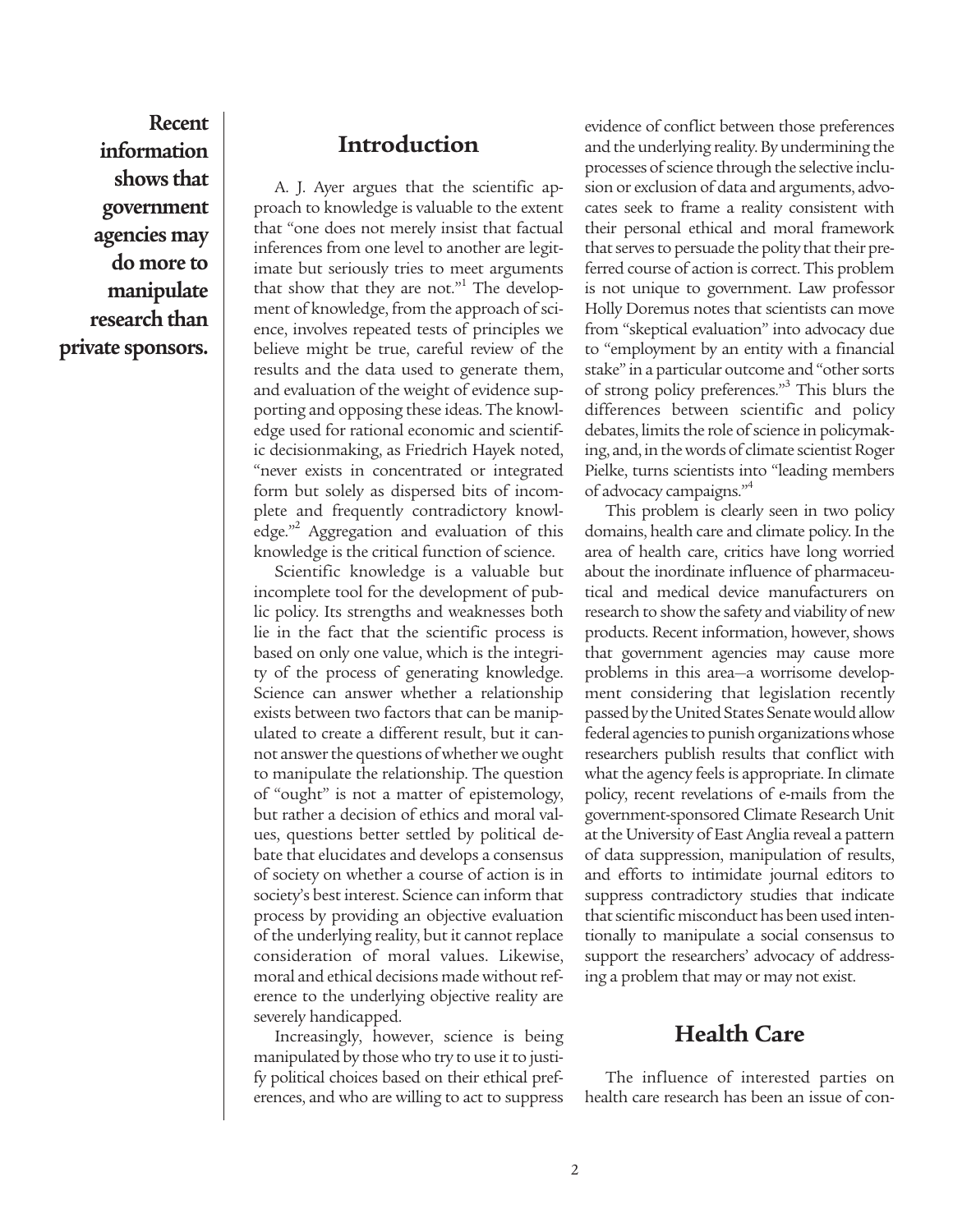cern for at least two decades, focusing largely on the issue of whether sponsorship of pharmaceutical research and drug trials by manufacturers has led to manipulation of data and suppression of adverse results in order to support approval of new products. Sponsorship by manufacturers has been found to be associated with a reduced likelihood of the reporting of adverse results.<sup>5</sup> Likewise, a significant link has been found between industry funding and the likelihood that results of a randomized trial will support a new therapy.<sup>6</sup> These biases may taint the results of meta-analyses used to guide clinical practice.7 Likewise, the American Cancer Society has been accused of organizing a campaign of misleading attacks on the integrity of researchers who published a study, originally supported by the society, which presented results contradicting the society's stance on the health impact of environmental tobacco smoke.<sup>8</sup>

One proposed solution to this problem is to increase public funding for the conduct of research on therapeutic effectiveness.<sup>9</sup> Ironically, that may well aggravate the problem. In July 2007, AcademyHealth, a professional association of health services and health policy researchers, published results of a study of sponsor restrictions on the publication of research results. Surprisingly, the results revealed that more than three times as many researchers had experienced problems with government funders related to prior review, editing, approval, and dissemination of research results. In addition, a higher percentage of respondents had turned down government sponsorship opportunities due to restrictions than had done the same with industrial funding. Much of the problem was linked to an "increasing government custom and culture of controlling the flow of even non-classified information."<sup>10</sup>

Of particular concern is a provision of the Senate-passed Patient Protection and Affordable Care Act, $11$  which needs only to be approved by the House of Representatives before it receives President Obama's signature. In a section creating a new Patient-Centered Outcomes Research Institute to conduct comparative-effectiveness research, the bill allows the withholding of funding to any institution where a researcher publishes findings not "within the bounds of and entirely consistent with the evidence, $n^{12}$  a vague authorization that creates a tremendous tool that can be used to ensure self-censorship and conformity with bureaucratic preferences. This appears to be an effort in part to bypass the court order in *Stanford v. Sullivan*, a case involving federal contractual requirements that would have banned researchers from any discussion of their work without pre-approval by the Department of Health and Human Services. The order held that such blanket bans are "overly broad" and constitute "illegal prior restraint" on speech.<sup>13</sup> The language in the Senate bill attempts to overcome this hurdle by eliminating prior restraint, but using the threat of *post hoc* punishment as an incentive for self-censorship. As AcademyHealth notes, "Such language to restrict scientific freedom is unprecedented and likely unconstitutional."<sup>14</sup> Given the higher propensity of government agencies to try to control the dissemination of scientific information, this is an alarming threat to the scientific process and to the utility of scientific research to inform good policymaking.

#### **Climate Policy**

Another example of manipulation of scientific processes to support preordained policy preferences is in the area of climate policy, where scientists who support radical political interventions to prevent climate change have engaged in a systematic attempt to alter contradictory data and intimidate journal editors into rejecting papers presenting contradictory evidence.

On November 20, 2009, the climate science website Realclimate.org received a large file containing e-mail downloaded by hackers from the Climate Research Unit at the University of East Anglia, which has been at the center of research on climate change and quite influential with the United Nations Intergovernmental Panel on Climate Change. Those communications involved prominent climate

**According to AcademyHealth, the Senate health care bill's "language to restrict scientific freedom is unprecedented and likely unconstitutional."**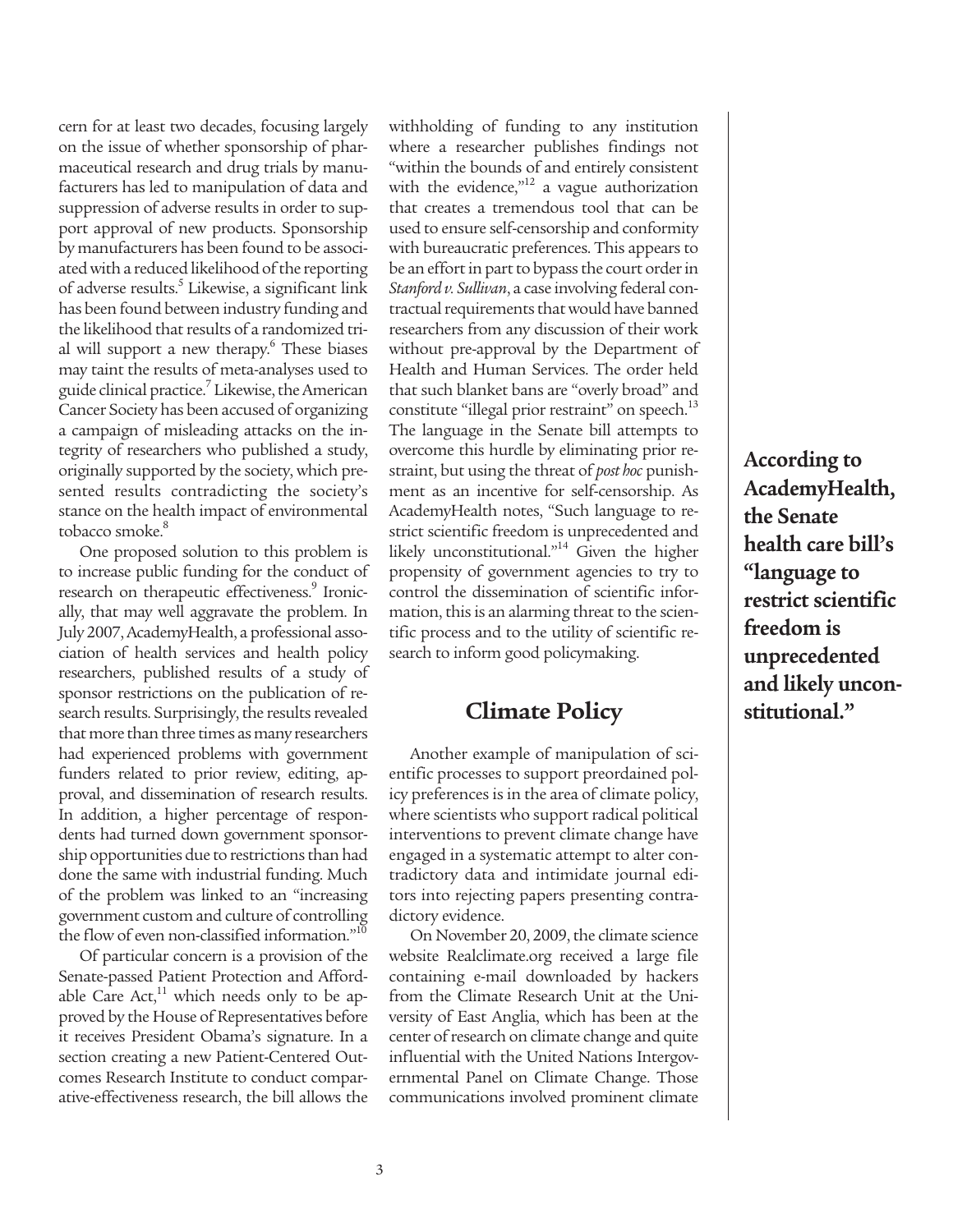scientists such as Michael Mann of Pennsylvania State University and Phil Jones of the University of East Anglia.

The public release of these documents created an immediate controversy, revealing data manipulation to cover inconvenient findings; efforts to intimidate editors into not publishing contradictory results that refuted their arguments; and a general contempt for opponents, including efforts to discredit them as cranks rather than address their arguments and evidence. Efforts to remove the editors of the journals *Climate Research* and *Geophysical Research Letters* for accepting research papers that raised questions about the magnitude of human-induced global warming are documented, as well as efforts to boycott *Weather* and other Royal Meteorological Society journals for requiring appropriate data and calculations to be submitted with all articles. The communications document resistance to the release and sharing of research data, including violations of British and American "freedom of information" requirements and the deletion of research data rather than making it available for other scientists to analyze.

The reasons behind this misconduct are clear. The tactics of those who wish to impose political change to address environmental issues consist largely of convincing the population and political leaders that the existence and threat of manmade global warming is a settled issue, based on a consensus of scientific information.<sup>15</sup> The messiness of contradictory information belies that consensus. Hence the leaders of the movement have attempted to suppress such information.

Although highlighted by the Climate Research Unit e-mails, the problem is not limited to authors of those e-mails. The phenomenon has also been observed in how public agencies censor evidence to support rulemaking activities and shape public support for specific climate policies. For example, in a March 12, 2009, memorandum regarding the U.S. Environmental Protection Agency's *Proposed Endangerment and Cause or Contribute Findings for Greenhouse Gases under Section 202(a) of the Clean Air Act*, the director of the EPA's National Center for Environmental Economics forbade the author of an internal critique of the science behind the proposed findings to release his report outside the center, and on March 17 wrote to the author that this critique would not be included or discussed, because

the time for such discussion of fundamental issues has passed for this round. The administrator and the administration has decided to move forward on endangerment, and your comments do not help the legal or policy case for this decision. . . . I can only see one impact of your comments given where we are in the process, and that would be a very negative impact on our office.<sup>16</sup>

#### **Conclusion**

These cases highlight the temptations towards manipulation of scientific data to build support for favored political and economic outcomes. The purpose of systematic testing and evaluation of ideas, which we describe as "science," is to allow us to differentiate between what Hayek refers to as "facts" and "appearances."<sup>17</sup> Properly used, it gives us an objective means to identify the causes of problems and the potential impact of proposed policy interventions, which must also be evaluated in the context of moral and ethical values. When we abandon the values and practices of science, or pervert them to support a predetermined agenda, we elevate "appearances" and subordinate "facts." Abandoning the objectivity of science to suppress evidence that does not favor the preferences of the censor undercuts the ability of the polity to make rational decisions. Such censorship is inconsistent with democratic ideals in that it denies venues for legitimate exchange of ideas through open debate.

While private misconduct is threatening enough, the growing practice of governmental censorship of scientific data may be even more frightening. Private censorship can be

**Government agencies have censored evidence to support rulemaking activities and shape public support for specific climate policies.**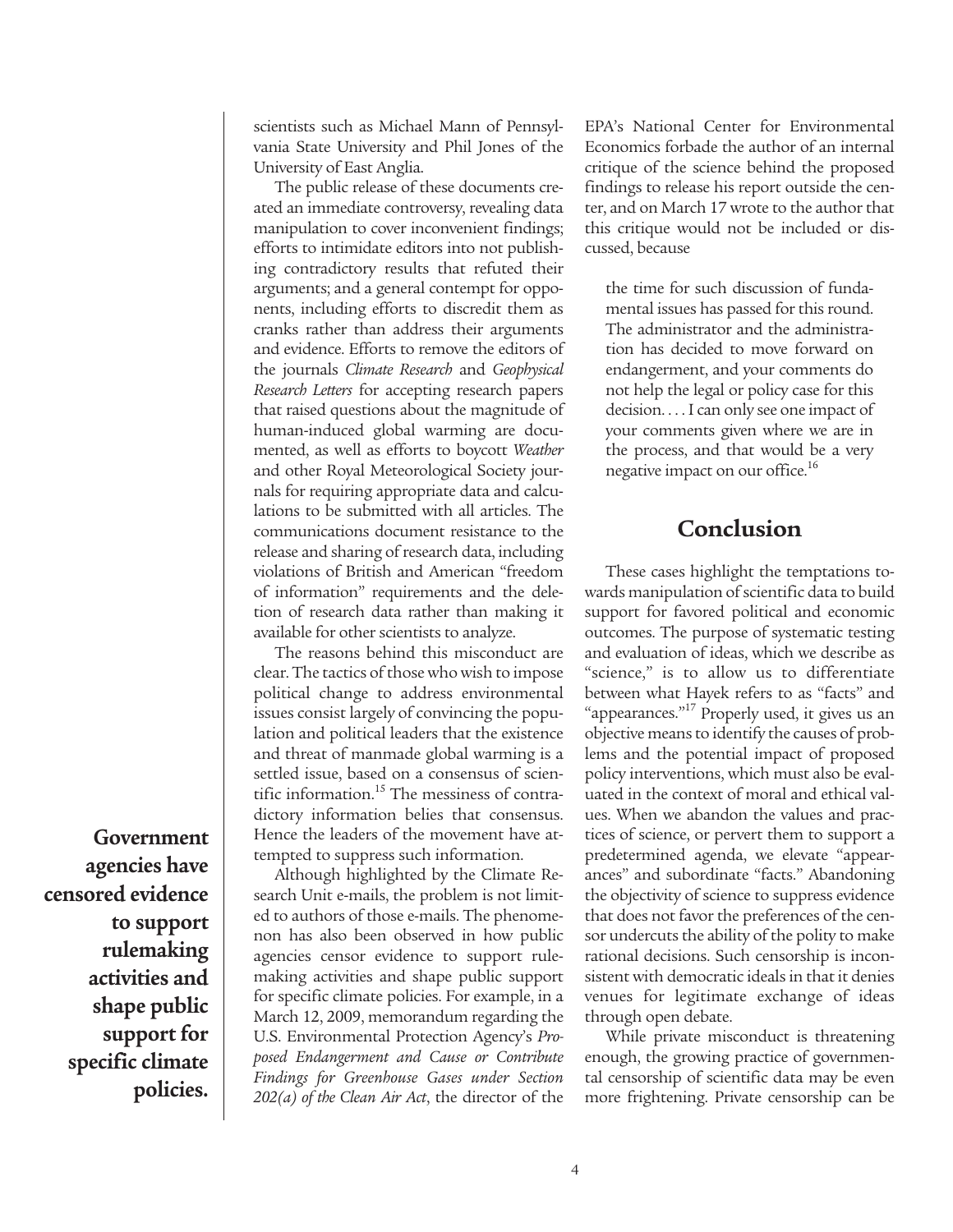limited if a diversity of outlets exist for communications. Private organizations lack the coercive power of government, and no private organization—even large and wealthy corporations in the energy or pharmaceutical industries—possesses the power and resources of government.

Furthermore, a fundamental duty of a democratic regime is to ensure the conditions for open exchange of information and informed participation of citizens in governance. Violation of the letter and spirit of that duty undercuts the social contract that is the foundation for the legitimacy of the democratic state. Democracy depends not on the preferences of elites, but rather on a functional marketplace for ideas and vigorous debate between contending viewpoints.

#### **Notes**

1. A. J. Ayer, *The Problem of Knowledge* (New York: Penguin Books, 1965), p. 83.

2. F. A. Hayek, "The Use of Knowledge in Society," *American Economic Review* 35, no. 4 (1945): 519.

3. Holly Doremus, "Scientific and Political Integrity in Environmental Policy-Making," *Texas Law Review* 86 (2007): 1601–53.

4. Roger Pielke, "When Scientists Politicize Science: Making Sense of Controversy over *The Skeptical Environmentalist*," *Environmental Science and Technology* 7 (2004): 405.

5. Mark Friedberg et al., "Evaluation of Conflict of Interest in Economic Analyses of New Drugs Used in Oncology," *Journal of the American Medical Association* 282, no. 15 (1999): 1453–57.

6. Richard A. Davidson, "Source of Funding and Outcome of Clinical Trials," *Journal of General Internal Medicine* 1, no. 3 (1986): 1525; and Joel Lexchin et al., "Pharmaceutical Industry Sponsorship and Research Outcome and Quality: Systematic Review," *British Medical Journal* 326 (2003): 1167.

7. Joel A. Lexchin, "Implications of Pharmaceutical Industry Funding on Clinical Research," *Annals of Pharmacotheraphy* 39 (2005): 194–97.

8. James E. Enstrom, "Defending Legitimate Epidemiologic Research: Combating Lysenko Pseudoscience," *Epidemiologic Perspectives and Innovations* 4 (2007): 11.

9. Lexchin, "Implications of Pharmaceutical Industry Funding on Clinical Research."

10. AcademyHealth, *Historical Analysis of Ownership and Publication Rights in Government Contracts for Health Services Research* (Washington: Academy-Health, February 2007).

11. The Patient Protection and Affordable Care Act (Senate bill), an amendment in the nature of a substitute to H.R. 3590, 111th Cong., 1st sess., introduced November 19, 2009, http://democrats .senate.gov/reform/patient-protection-affordable -care-act.pdf.

12. Ibid., p. 1657–58.

13. *Board of Trustees of Leland Stanford Junior University v. Sullivan*, 773 F. Supp. 472 (D.D.C. 1991).

14. Coalition for Health Services Research, "Publication Restrictions in Health Reform," Washington, AcademyHealth, November 30, 2009.

15. See Patrick J. Michaels, *Sound and Fury: The Science and Politics of Global Warming* (Washington: The Cato Institute, 1992), p. 138; and James Taranto, "Settled Science? Computer Hackers Reveal Corruption Behind Global-Warming 'Consensus.'" *Wall Street Journal*, November 23, 2009.

16. Al McGartland, e-mail message to Alan Carlin, John Davidson, and Steve Newbold, "Re: endangerment comments?" March 17, 2009. Quoted in Sam Kazman, re: *Proposed Endangerment and Cause or Contribute Findings for Greenhouse Gases under Section 202(a) of the Clean Air Act*, Docket ID No. EPA-HQ-OAR-2009-0171, Washington, Competitive Enterprise Institute, June 23, 2009.

17. F. A. Hayek, *The Counterrevolution of Science: Studies on the Abuse of Reason* (New York: The Free Press, 1952).